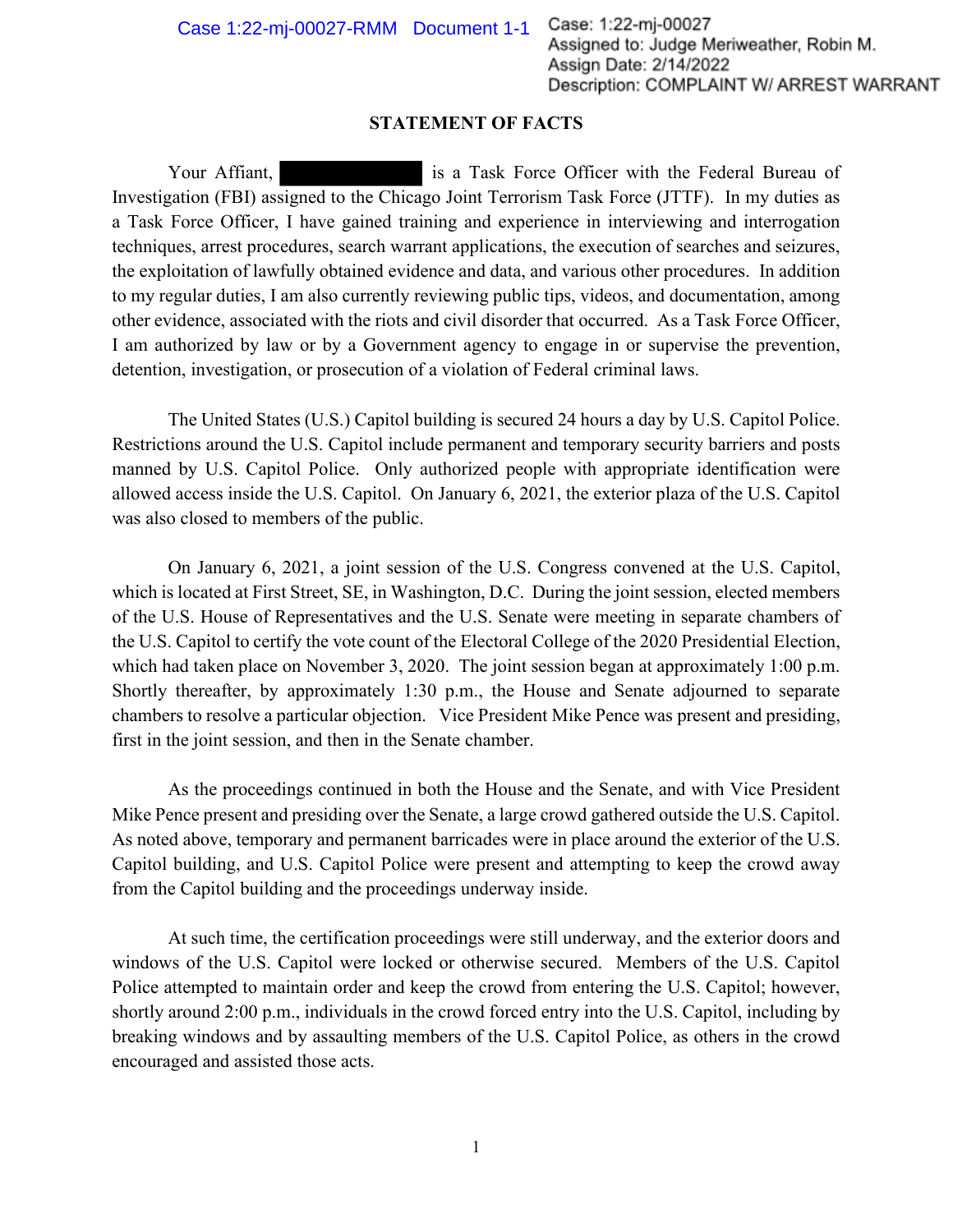## Case 1:22-mj-00027-RMM Document 1-1 Filed 02/14/22 Page 2 of 9

Shortly thereafter, at approximately 2:20 p.m. members of the U.S. House of Representatives and U.S. Senate, including the President of the Senate, Vice President Mike Pence, were instructed to—and did—evacuate the chambers. Accordingly, the joint session of the U.S. Congress was effectively suspended until shortly after 8:00 p.m. Vice President Pence remained in the U.S. Capitol from the time he was evacuated from the Senate Chamber until the sessions resumed.

During national news coverage of the aforementioned events, video footage which appeared to be captured on mobile devices of persons present on the scene depicted evidence of violations of local and federal law, including scores of individuals inside the U.S. Capitol building without authority to be there.

Since January 6, 2021, the FBI has been investigating and identifying those who were inside of the U.S. Capitol without authority and disrupted the proceedings. During that investigation, a witness showed FBI Special Agents a video that purported to have been recorded from within the U.S. Capitol on January 6, 2021. The witness stated the video was shared with the witness by a "Leticia" from telephone number XXX-XXX-9199 (9199). The witness met "Leticia" at the protest where "Leticia" indicated through conversation that she was located near Chicago. Open-source information revealed that this telephone number, ending in 9199, was an active wireless telephone with the associated subscriber as Leticia Vilhena Ferreira, 6820 Joliet Road, Indian Head Park, Illinois. Subsequently, pursuant to legal process, your Affiant learned that this number, ending in 9199, is registered to the Defendant —Leticia Vilhena FERREIRA (FERREIRA).

On April 2, 2021, Agents, including your Affiant, interviewed FERREIRA at her home, 6820 Joliet Road, Indian Head Park, in Illinois, regarding her whereabouts on January 6, 2021. FERREIRA stated she flew to Washington, D.C. alone on January 5, 2021, and flew home on January 7, 2021. FERREIRA stated she was a citizen of Brazil and present in the U.S. on a work visa and was therefore not able to vote. However, FERREIRA followed the news of the 2020 election and wanted to travel to Washington, D.C. to see President Trump speak. FERREIRA stated she attended the Washington D.C. march wearing black shoes, black pants, a Michael Kors camo colored jacket, and a red beanie bearing the word "Trump." FERREIRA stated she was unable to see or hear President Trump's speech from her location, so many people started to march toward the U.S. Capitol building before the speech ended. FERREIRA stated the crowd eventually arrived at the U.S. Capitol building, and she continued to follow them into the building. FERREIRA stated she was likely in the building for approximately twenty minutes, leaving at approximately 1500 hours. FERREIRA stated she took photographs and videos of the event with her mobile phone, and voluntarily offered to provide them to interviewing Agents. FERREIRA provided pictures and videos, via Apple AirDrop, taken inside the U.S. Capitol building, but she was not depicted in any those videos and pictures because she was the photographer. These images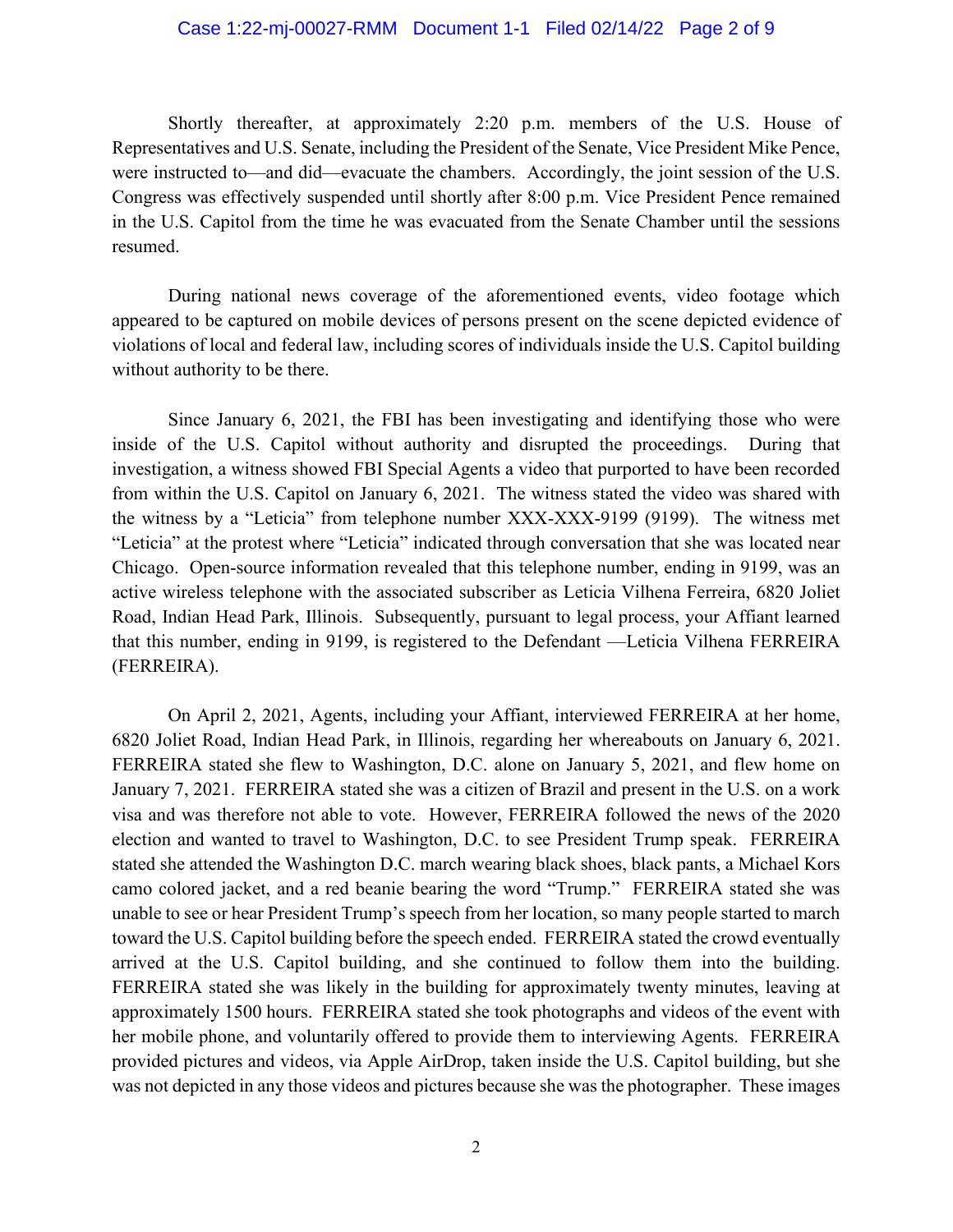## Case 1:22-mj-00027-RMM Document 1-1 Filed 02/14/22 Page 3 of 9

confirm that FERREIRA was inside the U.S. Capitol on January 6, 2021. Indeed, a video that she provided showed individuals entering the U.S. Capitol on January 6, 2021 and showed that alarms were sounding within the U.S. Capitol when FERREIRA started her recording – shortly after her entry into the U.S. Capitol.

Below are two images taken inside the U.S. Capitol building by FERREIRA and provided to interviewing Agents by FERREIRA:

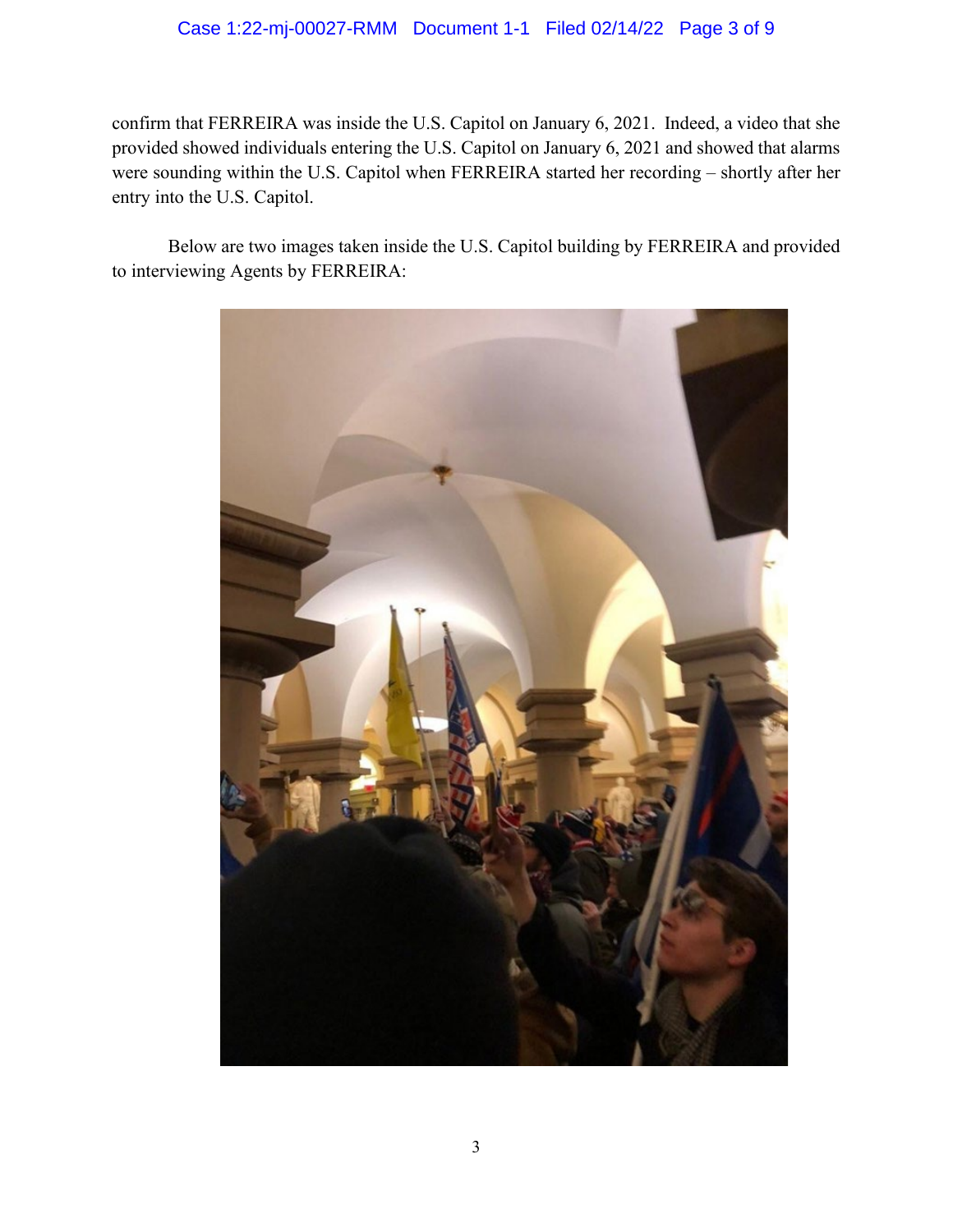

Your Affiant reviewed security video recorded by U.S. Capitol Police security cameras on January 6, 2021. Your Affiant located FERREIRA within this security video, observing that she was inside the U.S. Capitol. Your Affiant captured two still-images from this video and included them below. FERREIRA was observed to wear a camo-colored jacket and a red beanie bearing the word "Trump," which matches the clothing that FERREIRA stated that she wore during her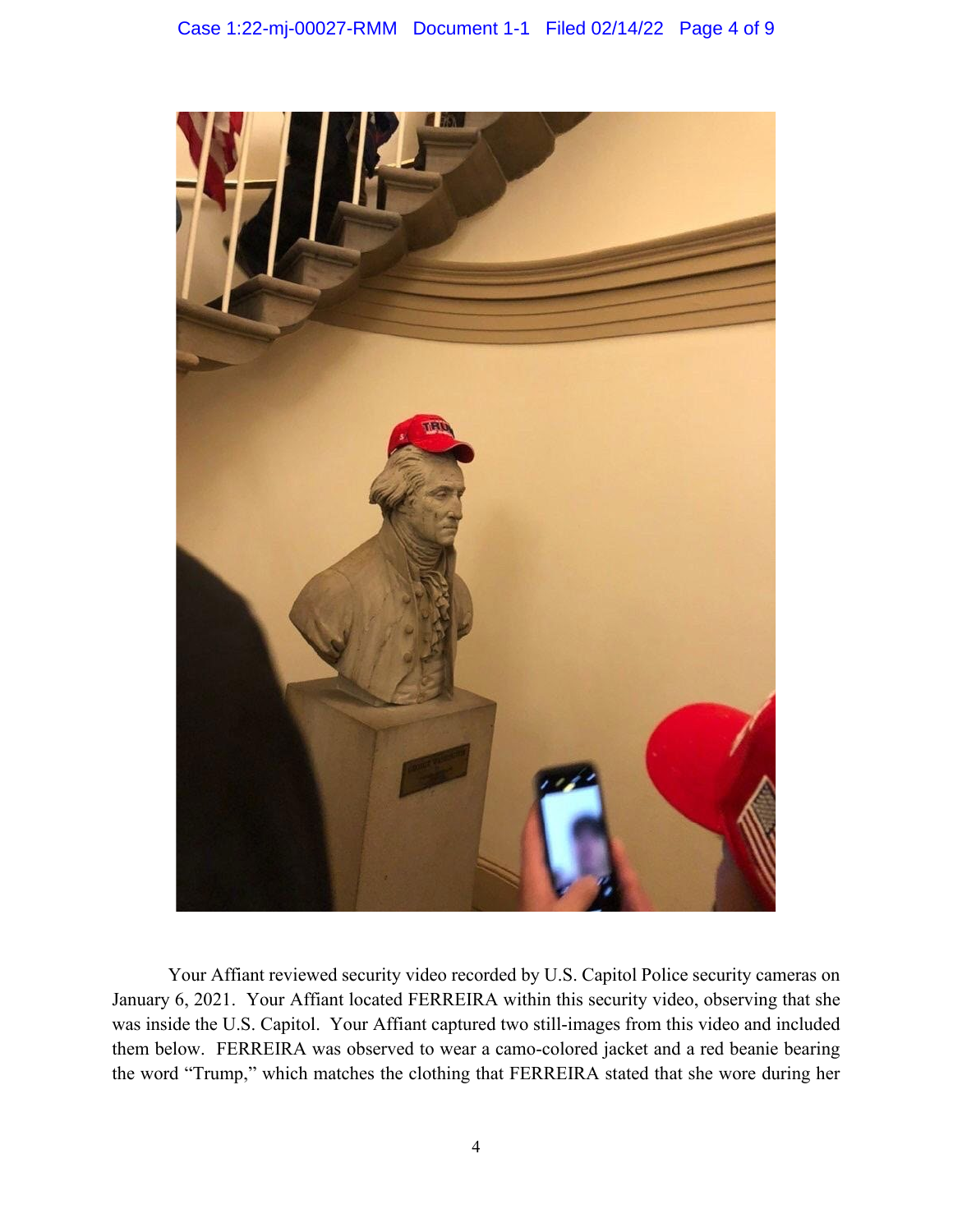aforementioned FBI interview. Your Affiant, having interviewed FERREIRA in person, was able to positively identify the individual circled in the interior Capitol images below as FERREIRA.

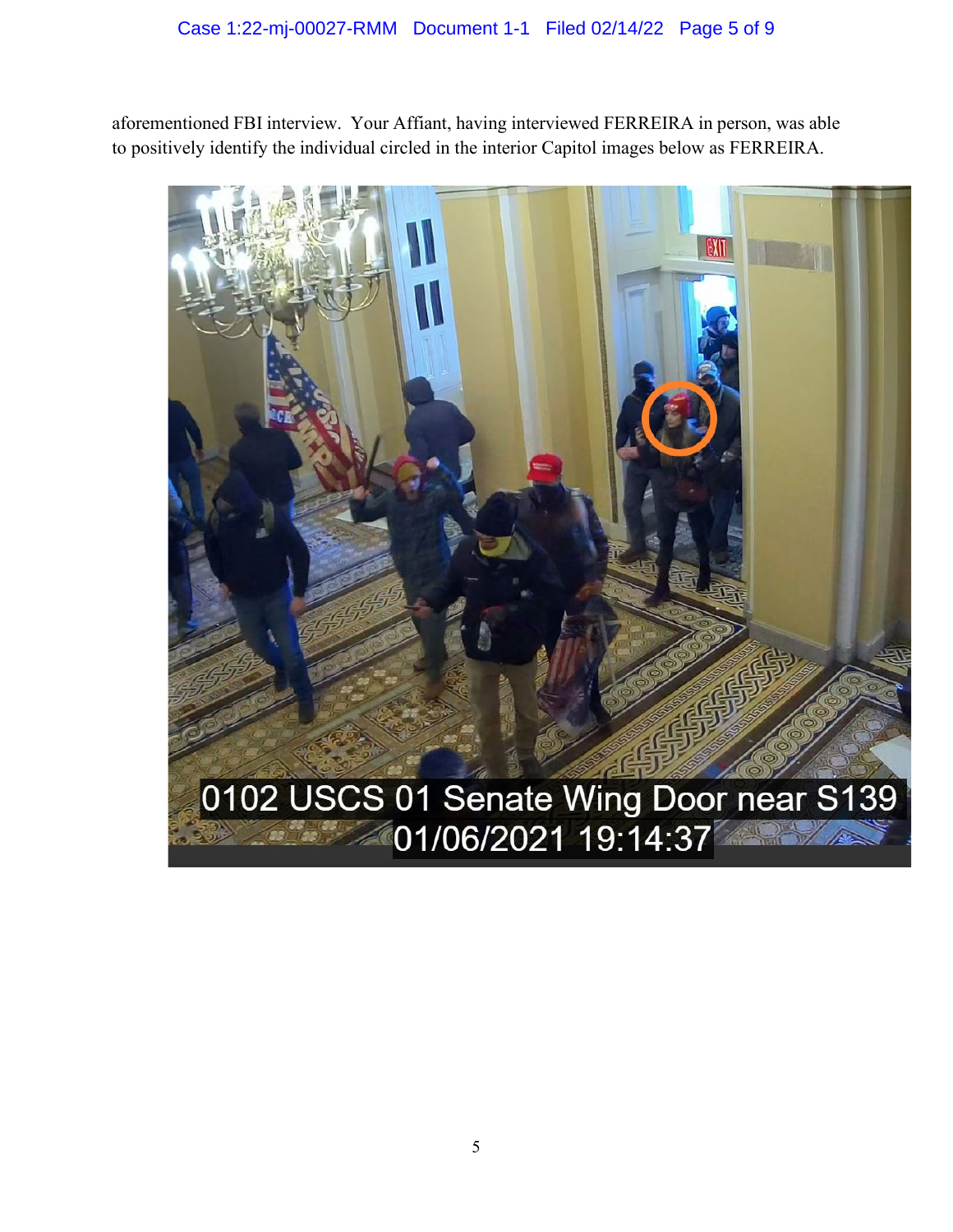

U.S. Capitol Police security video shows that FERREIRA made her way to the Crypt, a location within the U.S. Capitol building. Your Affiant took a still image from this video, circled FERREIRA, and included the image in this affidavit below. Your Affiant, having interviewed FERREIRA in person, was able to positively identify the individual in the image below as FERREIRA. This is corroborated by FERREIRA's statement that she was inside the U.S. Capitol on January 6, 2021, and because FERREIRA was wearing the clothing that she described in her FBI interview.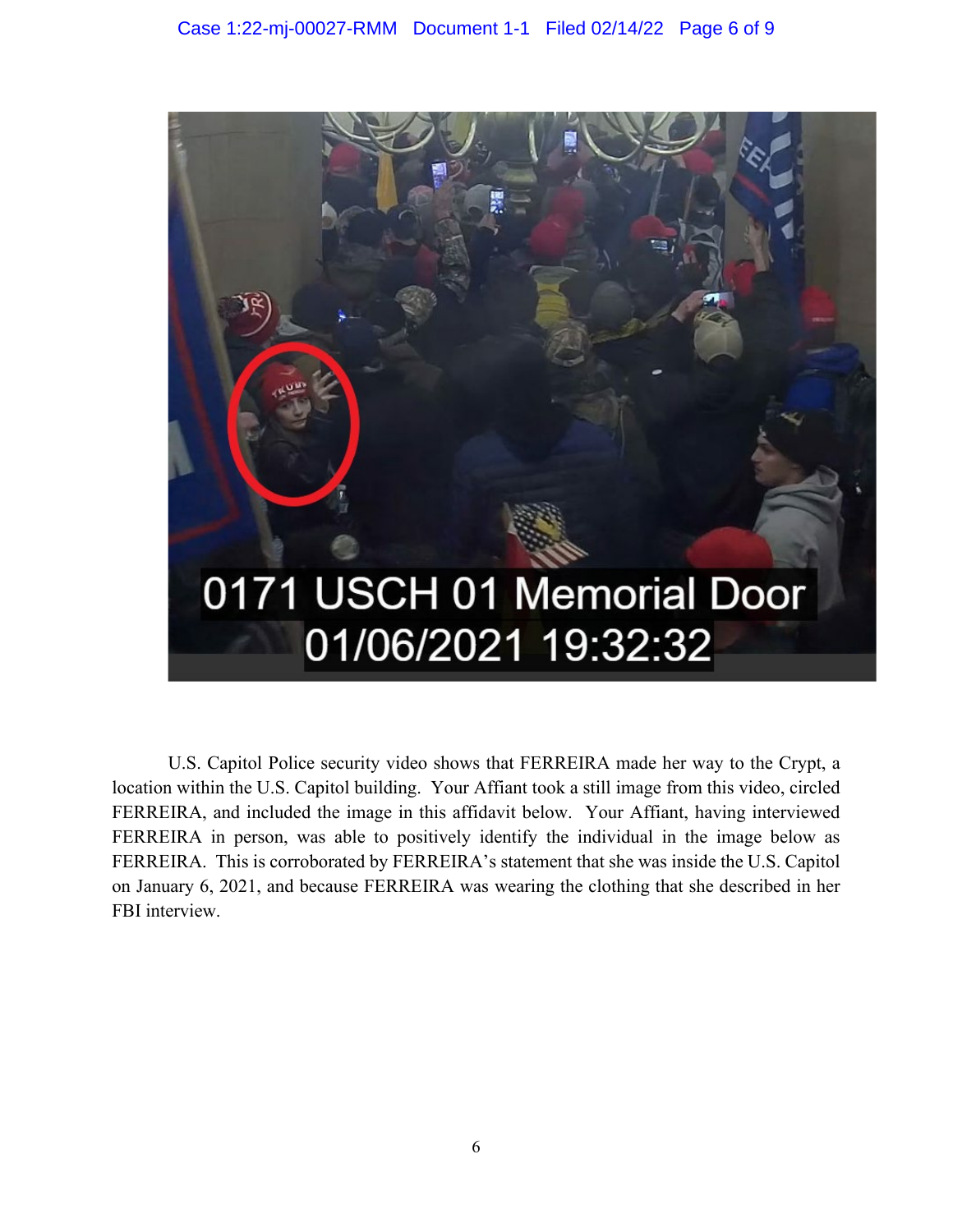

Your Affiant also viewed two open-source videos, recorded by other individuals within the Crypt on January 6, 2021, that show FERREIRA inside the Crypt. FERREIRA was wearing the clothing that she described during her interview and her appearance matched her appearance in U.S. Capitol Police security camera footage. These two videos showed that FERREIRA was present when excited rioters screamed "Our House" and "Stop the Steal." Around that time, rioters physically rushed the U.S. Capitol Police Officers who tried to prevent the further advance of the rioters within the Capitol building – however FERREIRA did not appear to have participated in any assault on officers.

Your Affiant has also reviewed FERREIRA's driver's license photo and her passport photo and confirmed that these photos matched FERREIRA's appearance during the interview on April 2, 2021, and matched FERREIRA's appearance within U.S. Capitol Police security camera footage, described previously.

On August 26, 2021, U.S. Magistrate Judge Zia M. Faruqi authorized a search warrant for FERREIRA's telephone number ending in 9199. According to records, obtained through this search warrant and other legal process, the telephone number ending in 9199 was identified as having utilized a cell site consistent with providing service to a geographic area within the vicinity of the U.S. Capitol, and within Washington D.C. The data was not specific enough to place the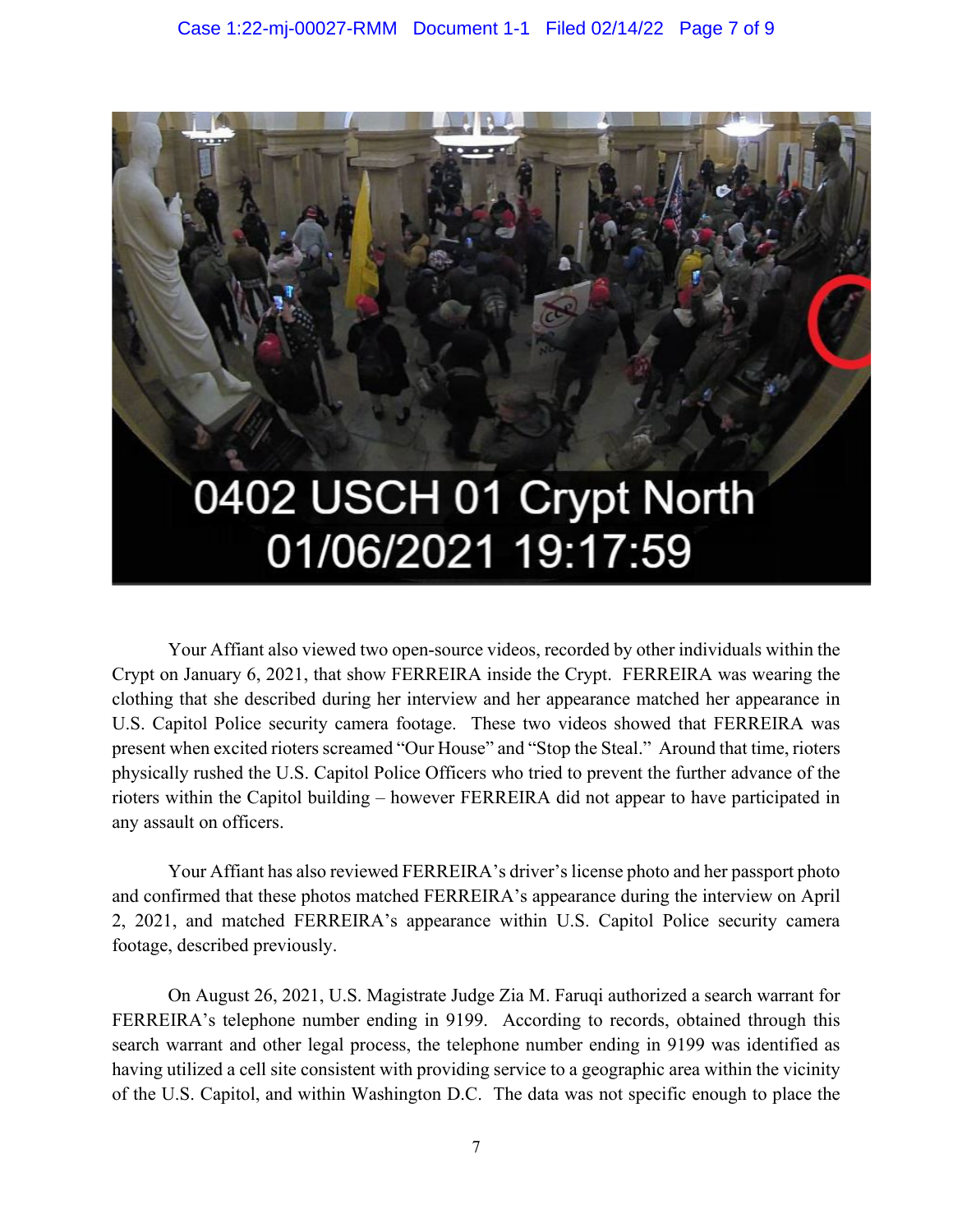phone using the number 9199 within the U.S. Capitol building, however, it does indicate the following about the phone's location:

- On 05 January 2021, between 12:00 AM EST and 3:00 PM EST, the records are consistent with the telephone associated with this number being in the vicinity of Indian Head Park, IL / Burr Ridge, IL.
- On 05 January 2021, between 9:00 PM EST and 11:00 PM EST, the records are consistent with the telephone associated with this number being in the vicinity of the Baltimore-Washington International (BWI) Airport and BWI surrounding cities.
- On 06 January 2021, records are consistent with the telephone associated with this number being in the Washington D.C. and Arlington, VA. area.
- On 07 January 2021, between 2:00 PM EST and 3:00 PM EST, the records are consistent with the telephone associated with this number being in the vicinity BWI airport.
- On 08 January 2021, records are consistent with the telephone associated with this number being in the vicinity of Indian Head Park, IL / Burr Ridge, IL.

Text messages, obtained by authority of the aforementioned search warrant, show that FERREIRA texted another and told this individual that she (FERREIRA) was at the U.S. Capitol riot:

| MessageTime    | From | Recipient | Message                                                                     |
|----------------|------|-----------|-----------------------------------------------------------------------------|
| 1/7/2021 11:45 | 9199 | 0325      | Do you think they will go after all the people walking in the capitol area? |
| 1/7/2021 11:45 | 0325 | 9199      | Don't be sad. Be prepared. We are all fucked.                               |
| 1/7/2021 11:45 | 0325 | 9199      | Yes they will go for all of those people.                                   |
|                |      |           | I was so irresponsible to walk there. I was with this nice family. This     |
| 1/7/2021 11:46 | 9199 | 0325      | gentleman and two sons. Pacific walking                                     |
| 1/7/2021 11:46 | 0325 | 9199      | If there were cameras they are going to go after them.                      |
| 1/7/2021 11:47 | 9199 | 0325      | There were cameras                                                          |
| 1/7/2021 11:47 | 0325 | 9199      | How long after the actual break in did you go in there?                     |
| 1/7/2021 11:47 | 9199 | 0325      | I don't know                                                                |
| 1/7/2021 11:48 | 9199 | 0325      | I didn't see who were breaking in                                           |
| 1/7/2021 11:48 | 9199 | 0325      | I was just walking                                                          |
|                |      |           | Ok you are probably ok. I think they are more worried about the people      |
| 1/7/2021 11:48 | 0325 | 9199      | that broke through the barriers.                                            |
| 1/7/2021 11:49 | 9199 | 0325      | I just realized there were barries even in the grass in the park            |
| 1/7/2021 11:49 | 9199 | 0325      | Because I read later                                                        |
| 1/7/2021 11:49 | 0325 | 9199      | There were people fighting with the police.                                 |
| 1/7/2021 11:49 | 9199 | 0325      | I'm so irresponsible. Yesterday it felt amazing.                            |
| 1/7/2021 11:50 | 9199 | 0325      | It was visible from far                                                     |